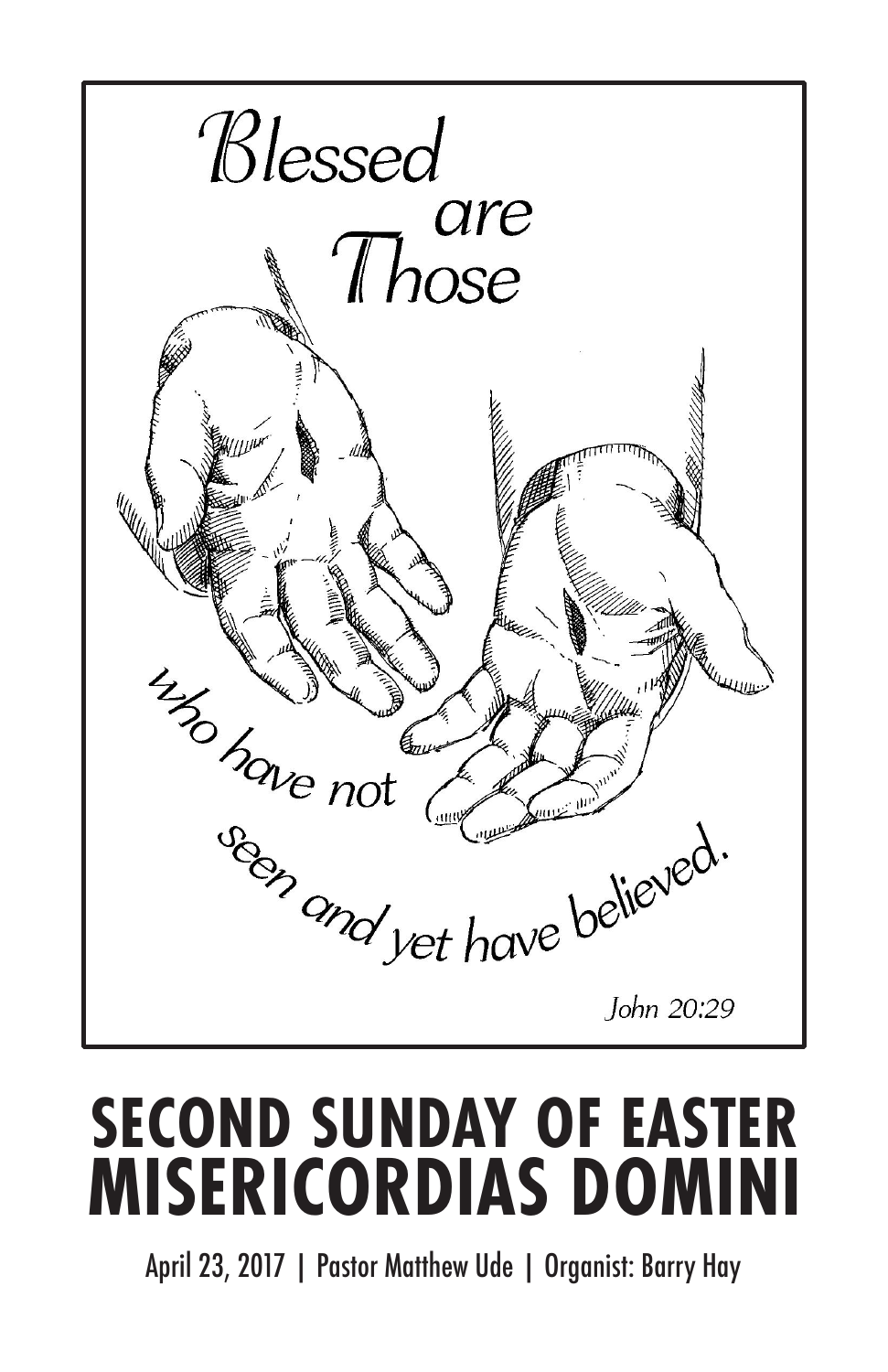# **PRE-SERVICE DEVOTION**

#### **Psalm 148**

Praise the Lord! Praise the Lord from the heavens; Praise Him in the heights! Praise Him, all His angels; Praise Him, all His hosts! Praise Him, sun and moon; Praise Him, all you stars of light! Praise Him, you heavens of heavens, And you waters above the heavens! Let them praise the name of the Lord, For He commanded and they were created. He also established them forever and ever; He made a decree which shall not pass away. Praise the Lord from the earth, You great sea creatures and all the depths; Fire and hail, snow and clouds; Stormy wind, fulfilling His word; Mountains and all hills; Fruitful trees and all cedars; Beasts and all cattle; Creeping things and flying fowl; Kings of the earth and all peoples; Princes and all judges of the earth; Both young men and maidens; Old men and children. Let them praise the name of the Lord, For His name alone is exalted; His glory is above the earth and heaven. And He has exalted the horn of His people, The praise of all His saints— Of the children of Israel, A people near to Him. Praise the Lord!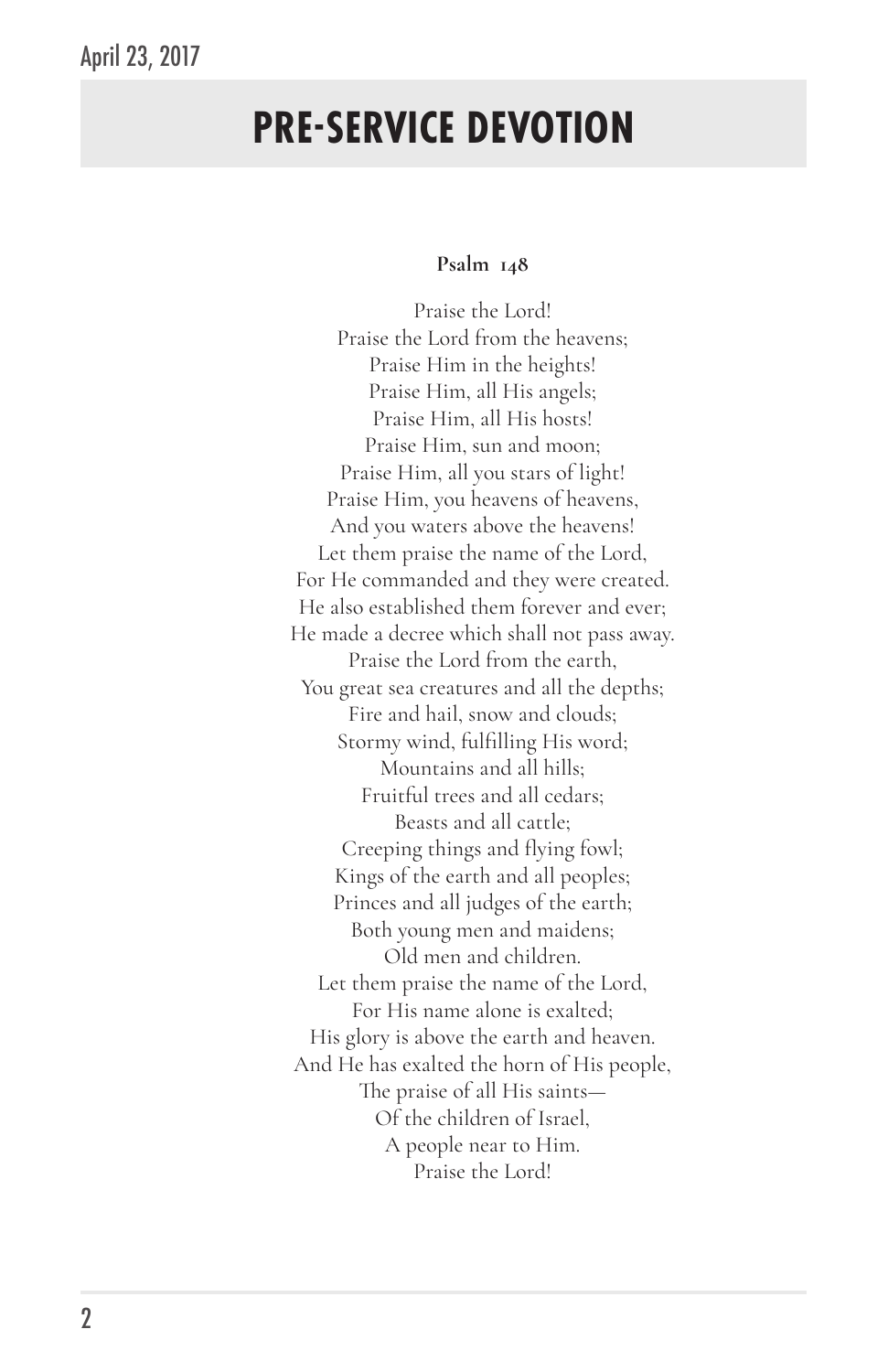# **SERVICE OF THE WORD**

Liturgy Setting One Worship Supplement Page 1

# Hymn 203 – Morning Breaks Upon the Tomb

### **GREETING**

- p He is not here; for He is risen
- **c He is risen, as He said.**

### **INVOCATION**

- p In the name of the Father and of the Son and of the Holy Spirit.
- **c A-men.**

### **CONFESSION OF SINS**

p Beloved in the Lord: let us draw near with a true heart and confess our sins to God the Father, asking Him in the name of our Lord Jesus Christ to grant us forgiveness.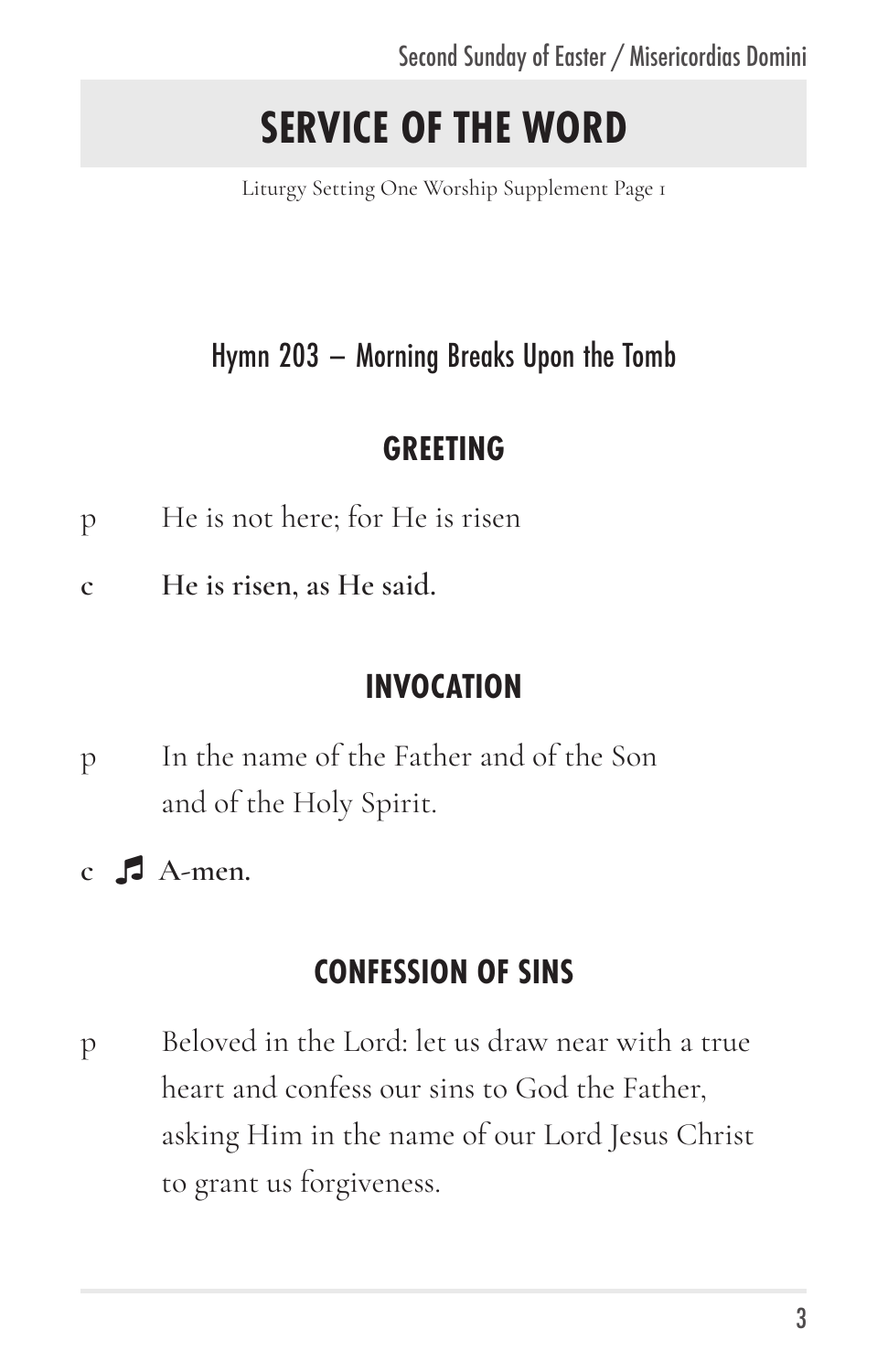- **all Almighty God, our Maker and Redeemer: we confess that we are sinful by nature, and have sinned against You in our thoughts, words, and actions. We have not loved You above all things. We have not loved our neighbors as ourselves. Have mercy on us, and, for the sake of our Lord Jesus Christ, forgive us our sins.**
- p God, our heavenly Father, has been merciful to us and has given His only Son to be the atoning sacrifice for our sins. Therefore, as a called servant of Christ and by His authority, I forgive you all your sins in the name of the Father and of the Son and of the Holy Spirit.
- **c A-men.**
- **c Lord, have mercy on us. Christ, have mercy on us. Lord, have mercy on us.**

**Glory to God in the highest, and peace to all people on earth. Lord God, heavenly king, almighty God and Father:**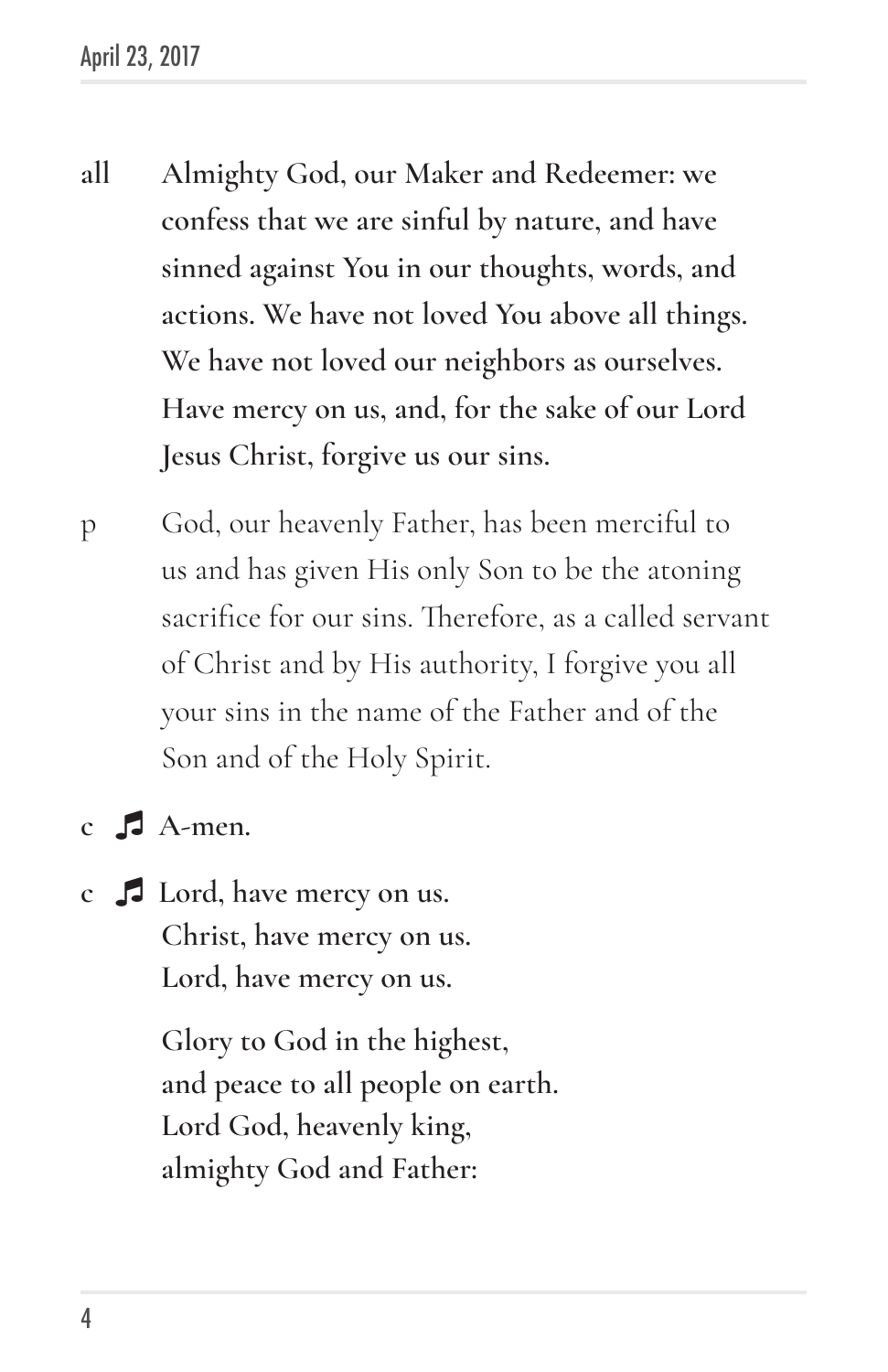**We worship You, we give You thanks, we praise You for Your glory.** 

**Lord Jesus Christ, only Son of the Father, Lord God, Lamb of God: You take away the sin of the world; have mercy on us. You are seated at the right hand of the Father; receive our prayer.** 

**For You alone are the Holy One, You alone are the Lord, You alone are the Most High, Jesus Christ, with the Holy Spirit, in the glory of God the Father. Amen.**

- p Let us pray. God who by the humiliation of Your Son did raise up the fallen world, grant unto Your faithful ones perpetual gladness, and give eternal joy to those whom You have delivered from the danger of everlasting death; through Jesus Christ your son, our Lord, who lives, and reigns with You and the Holy Ghost, one God, forevermore.
- **c A-men.**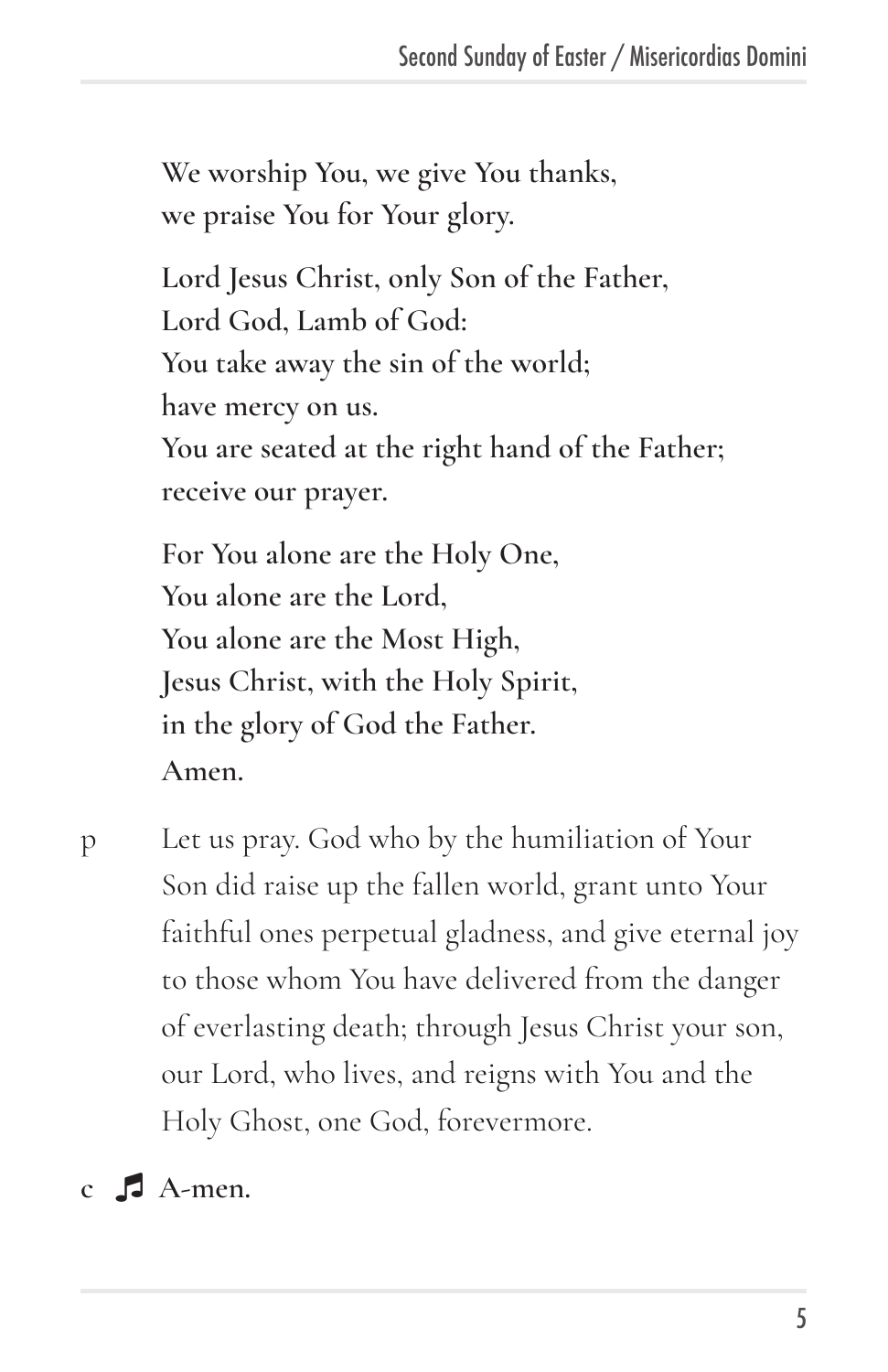# **THE WORD**

**Acts 5:29-42** But Peter and the other apostles answered and said: "We ought to obey God rather than men. The God of our fathers raised up Jesus whom you murdered by hanging on a tree. Him God has exalted to His right hand to be Prince and Savior, to give repentance to Israel and forgiveness of sins. And we are His witnesses to these things, and so also is the Holy Spirit whom God has given to those who obey Him."

When they heard this, they were furious and plotted to kill them. Then one in the council stood up, a Pharisee named Gamaliel, a teacher of the law held in respect by all the people, and commanded them to put the apostles outside for a little while. And he said to them: "Men of Israel, take heed to yourselves what you intend to do regarding these men. For some time ago Theudas rose up, claiming to be somebody. A number of men, about four hundred, joined him. He was slain, and all who obeyed him were scattered and came to nothing. After this man, Judas of Galilee rose up in the days of the census, and drew away many people after him. He also perished, and all who obeyed him were dispersed. And now I say to you, keep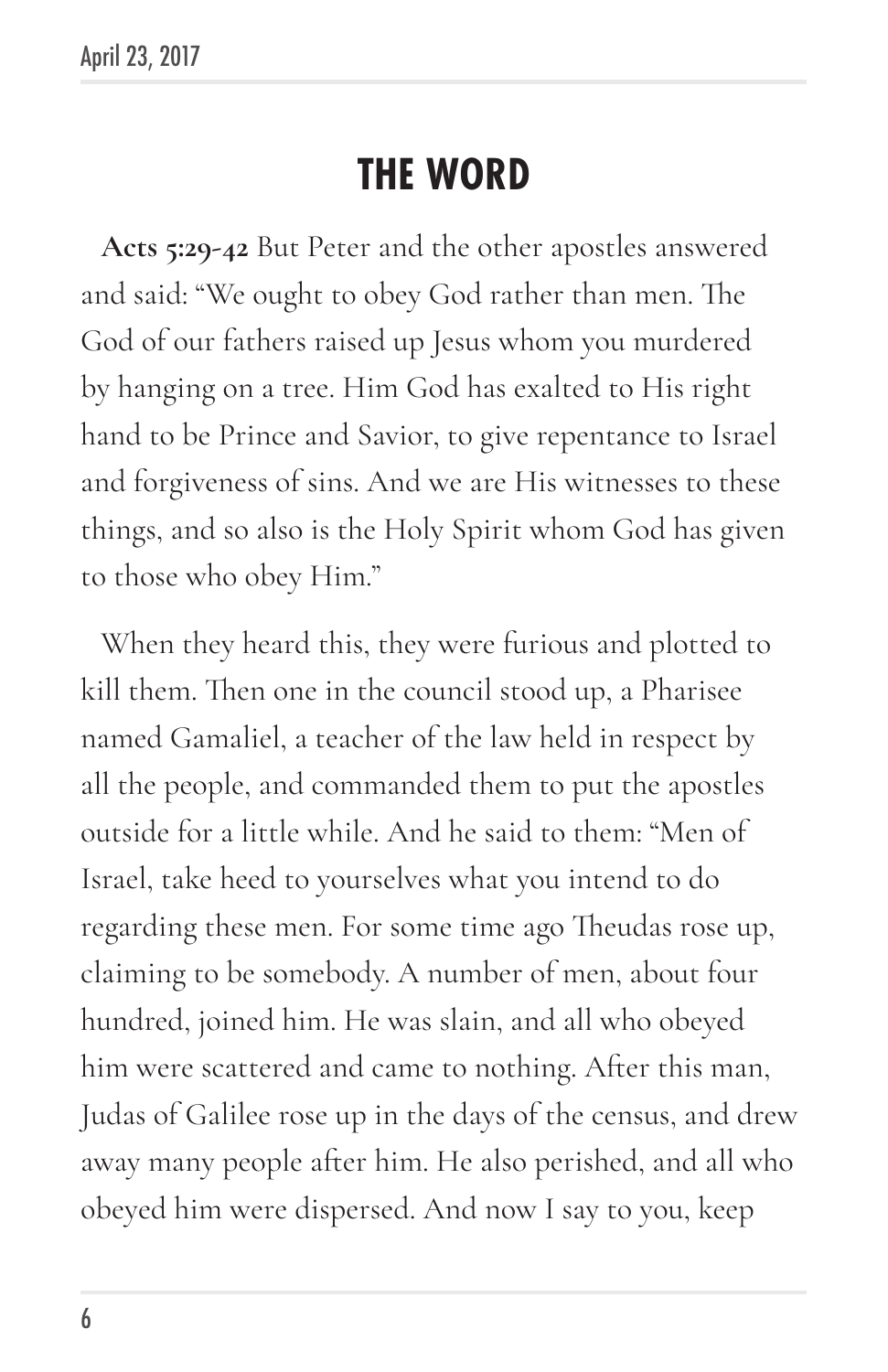away from these men and let them alone; for if this plan or this work is of men, it will come to nothing; but if it is of God, you cannot overthrow it—lest you even be found to fight against God."

And they agreed with him, and when they had called for the apostles and beaten them, they commanded that they should not speak in the name of Jesus, and let them go. So they departed from the presence of the council, rejoicing that they were counted worthy to suffer shame for His name. And daily in the temple, and in every house, they did not cease teaching and preaching Jesus as the Christ.

**1 Peter 1:3-9** Blessed be the God and Father of our Lord Jesus Christ, who according to His abundant mercy has begotten us again to a living hope through the resurrection of Jesus Christ from the dead, to an inheritance incorruptible and undefiled and that does not fade away, reserved in heaven for you, who are kept by the power of God through faith for salvation ready to be revealed in the last time.

In this you greatly rejoice, though now for a little while, if need be, you have been grieved by various trials, that the genuineness of your faith, being much more precious than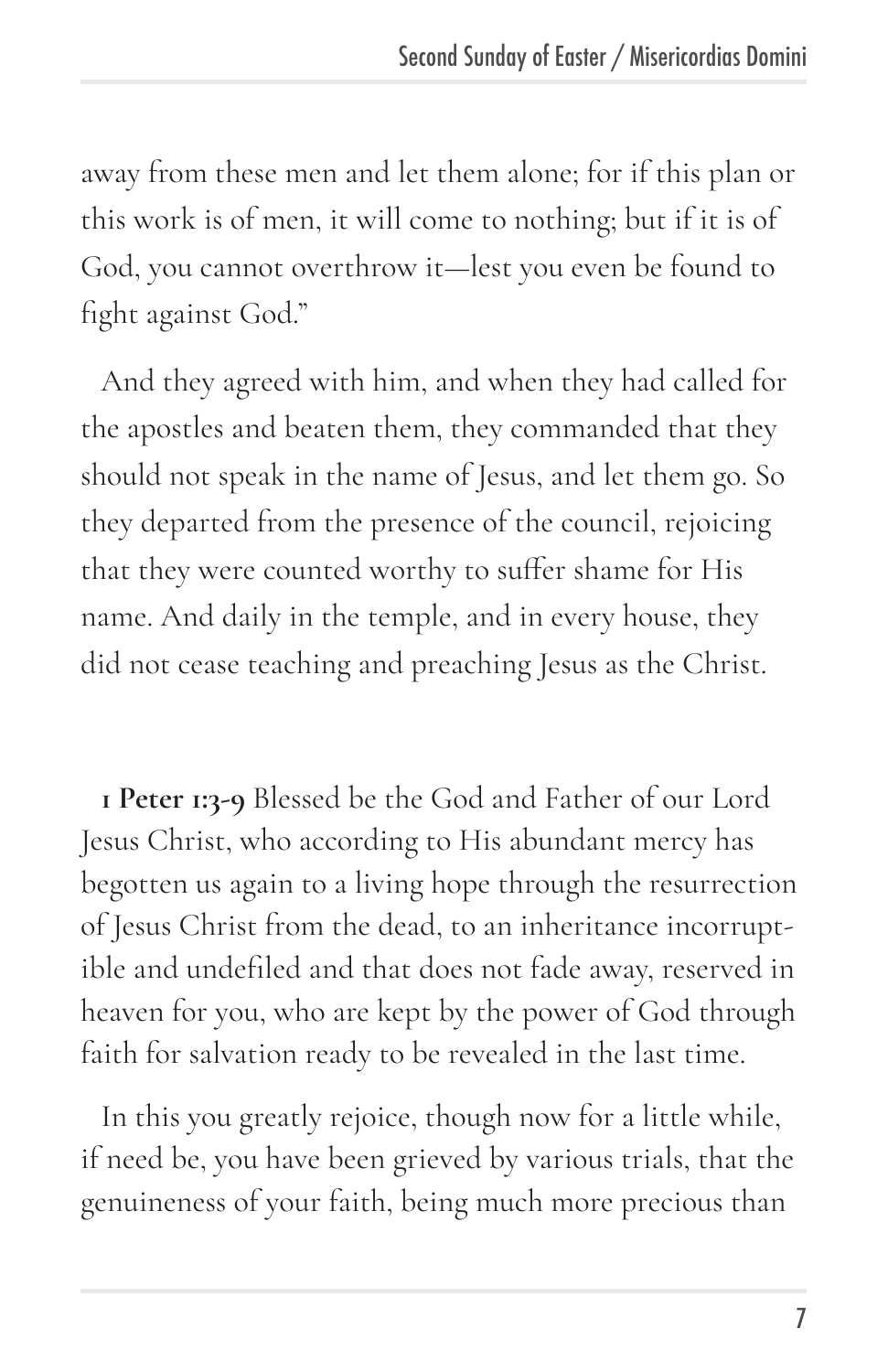gold that perishes, though it is tested by fire, may be found to praise, honor, and glory at the revelation of Jesus Christ, whom having not seen you love. Though now you do not see Him, yet believing, you rejoice with joy inexpressible and full of glory, receiving the end of your faith—the salvation of your souls.

- p Blessed are they who hear the Word of God and keep it!
- **c Alleluia! Alleluia! Alleluia! These words are written that we may believe that Jesus is the Christ, the Son of God. Alleluia! Alleluia! Alleluia!**

### **THE APOSTLES' CREED**

**all I believe in God, the Father almighty, Maker of heaven and earth.**

> **I believe in Jesus Christ, His only Son, our Lord; Who was conceived by the Holy Spirit, Born of the virgin Mary; Suffered under Pontius Pilate, Was crucified, died, and was buried. He descended into hell. The third day he rose again from the dead; He**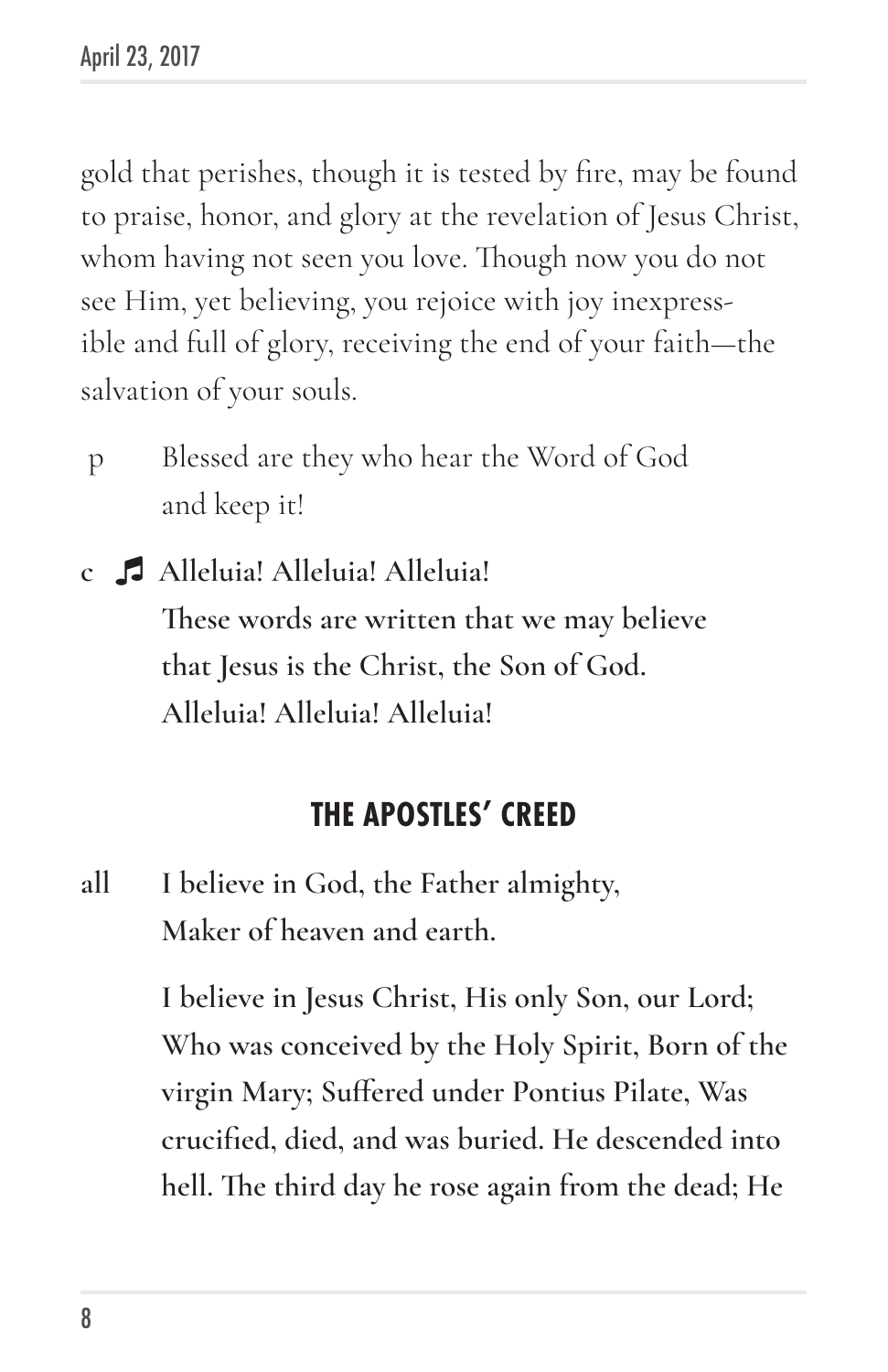**ascended into heaven and is seated at the right hand of God the Father almighty. From there He will come to judge the living and the dead.**

**I believe in the Holy Spirit; the holy Christian Church, the communion of saints; the forgiveness of sins, The resurrection of the body and the life everlasting. Amen.**

Children's Hymn – I Will Rise

# **SERMON**

## John 20:19-31

Then, the same day at evening, being the first day of the week, when the doors were shut where the disciples were assembled, for fear of the Jews, Jesus came and stood in the midst, and said to them, "Peace be with you." When He had said this, He showed them His hands and His side. Then the disciples were glad when they saw the Lord.

So Jesus said to them again, "Peace to you! As the Father has sent Me, I also send you." And when He had said this, He breathed on them, and said to them, "Receive the Holy Spirit.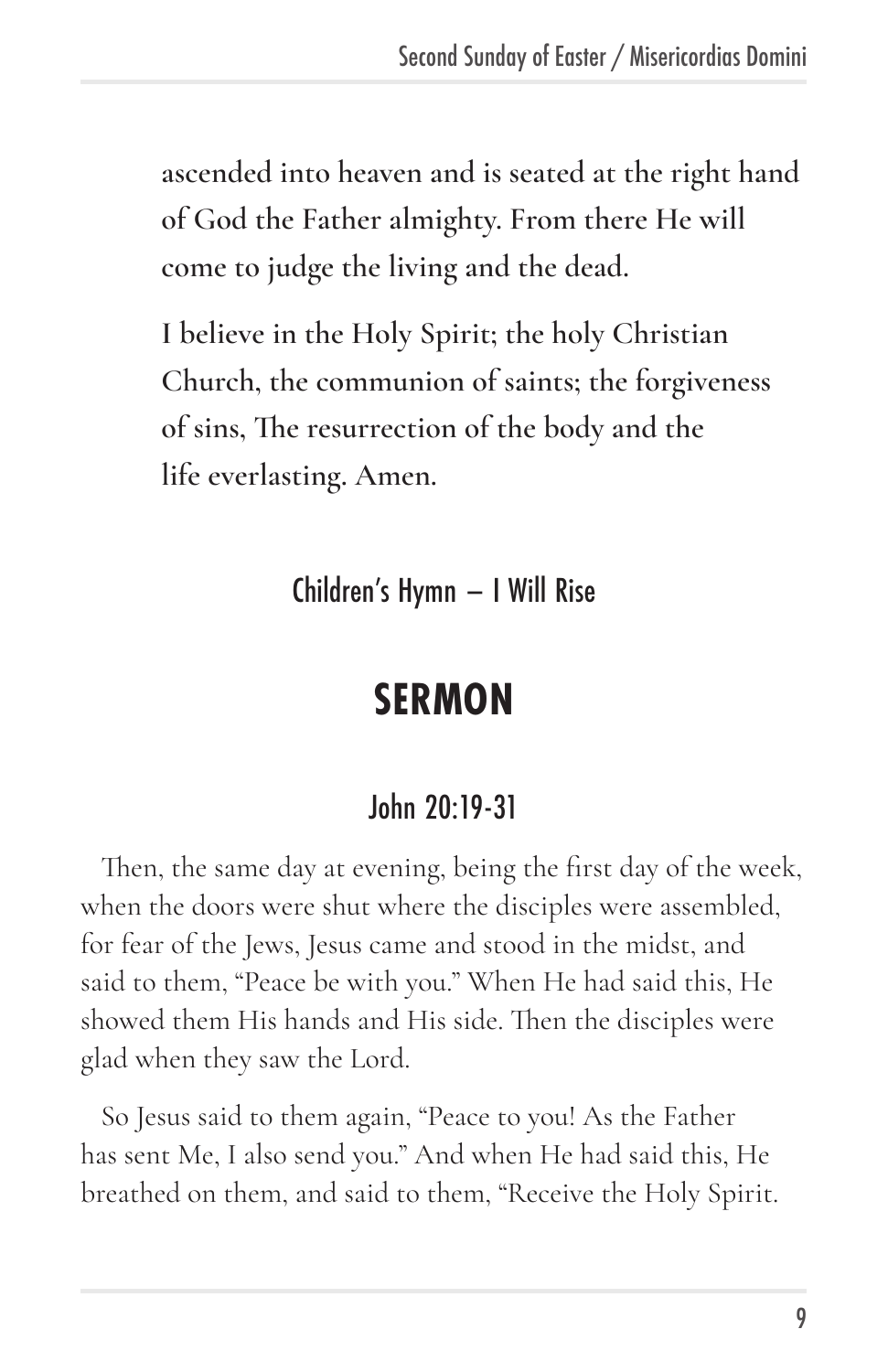If you forgive the sins of any, they are forgiven them; if you retain the sins of any, they are retained."

Now Thomas, called the Twin, one of the twelve, was not with them when Jesus came. The other disciples therefore said to him, "We have seen the Lord."

So he said to them, "Unless I see in His hands the print of the nails, and put my finger into the print of the nails, and put my hand into His side, I will not believe."

And after eight days His disciples were again inside, and Thomas with them. Jesus came, the doors being shut, and stood in the midst, and said, "Peace to you!" Then He said to Thomas, "Reach your finger here, and look at My hands; and reach your hand here, and put it into My side. Do not be unbelieving, but believing."

And Thomas answered and said to Him, "My Lord and my God!"

Jesus said to him, "Thomas, because you have seen Me, you have believed. Blessed are those who have not seen and yet have believed."

And truly Jesus did many other signs in the presence of His disciples, which are not written in this book; but these are written that you may believe that Jesus is the Christ, the Son of God, and that believing you may have life in His name. The Lord prepares all things that we may have life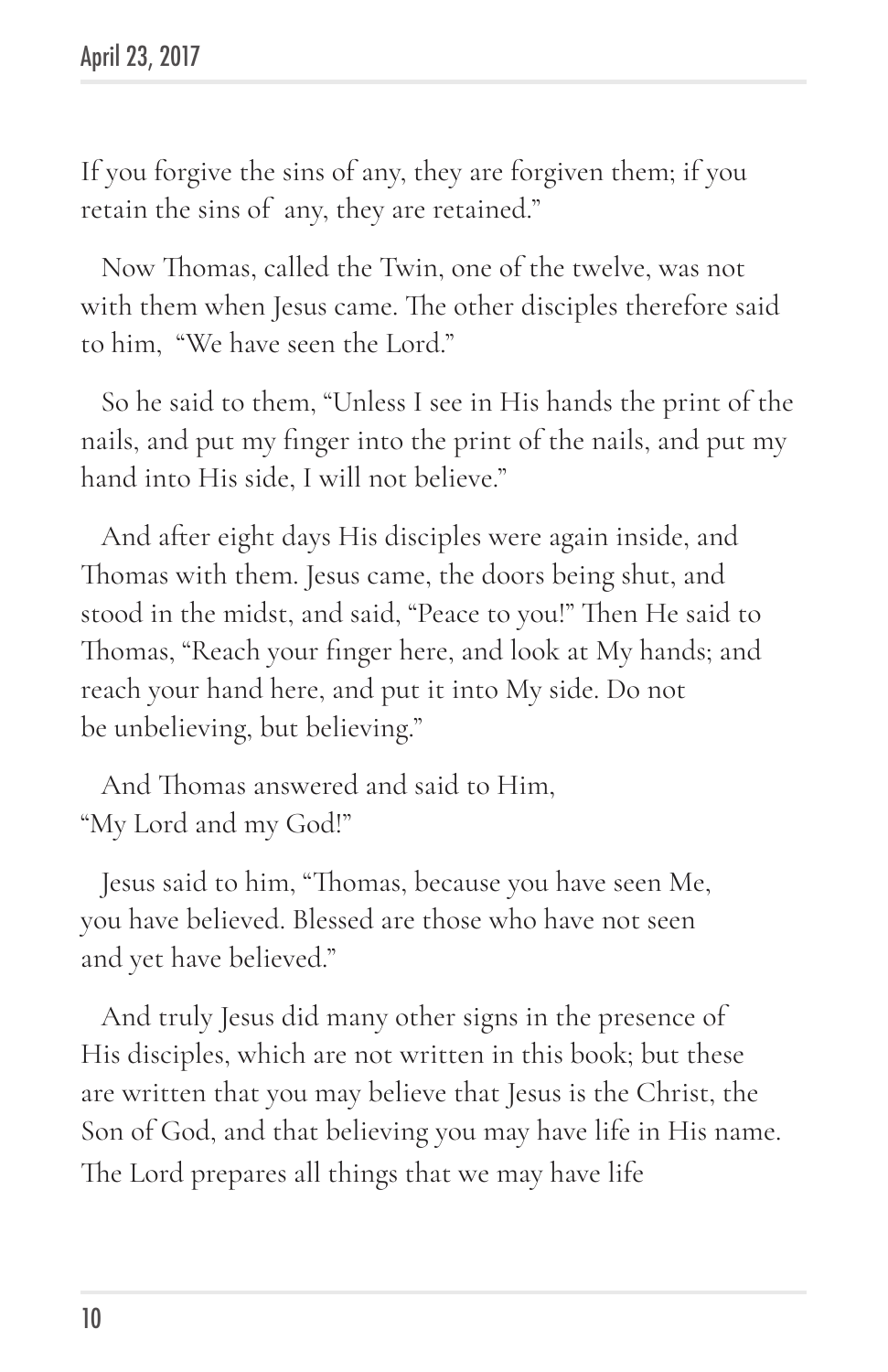# **THE RISEN LORD SENDS US TO ANNOUNCE FORGIVENESS**

Pastor Matthew Ude

Thomas doubted at first but later he confessed, "My Lord and My God." He made this confession with his whole life. He traveled to the far reaches of India to do the one thing that Christ told him to do, announce the forgiveness of sins.

Sermon Notes: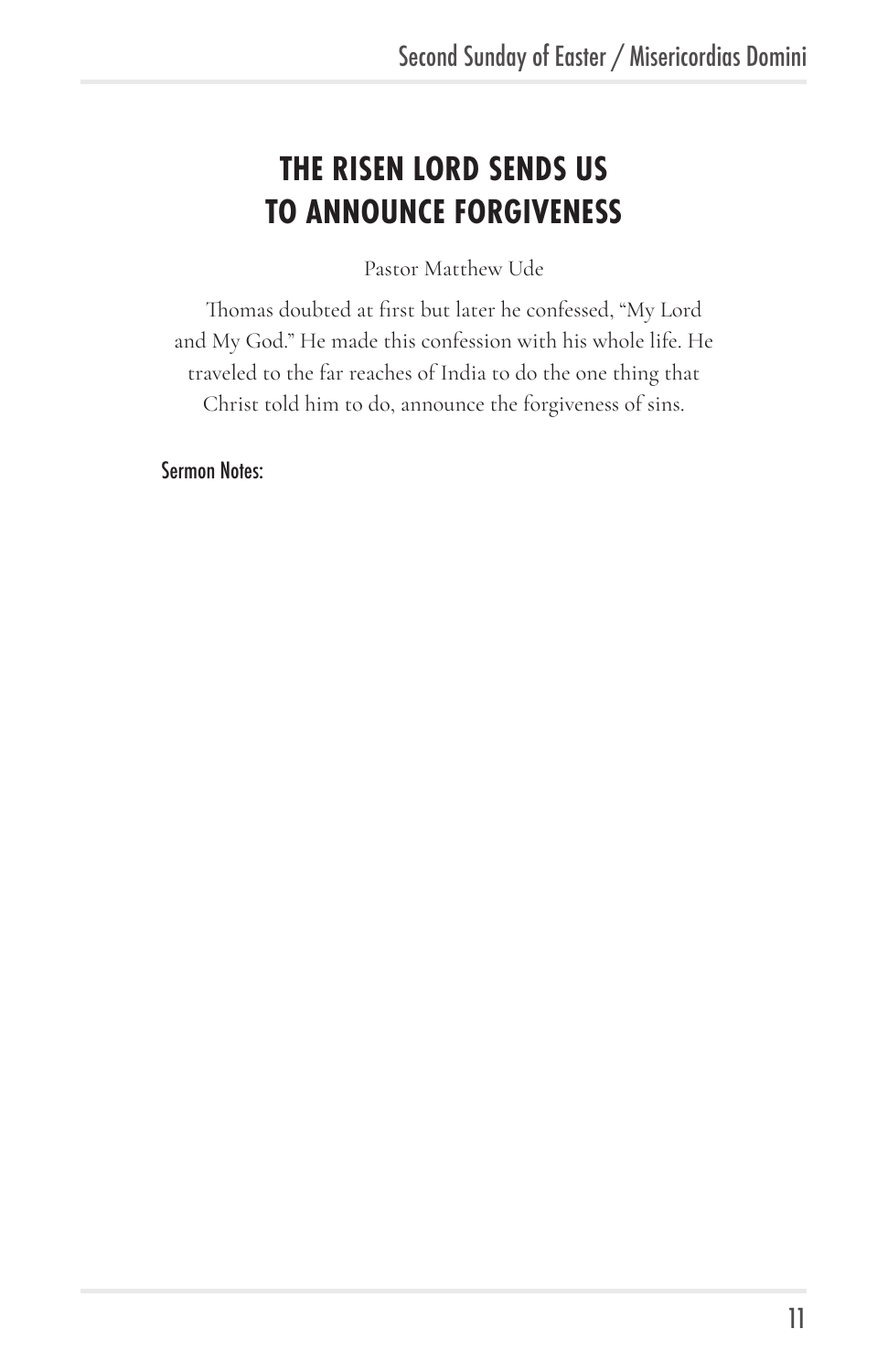**c Create in me a clean heart, O God. Renew a right spirit within me. Cast me not away from Your presence. Take not Your Holy Spirit from me. Restore to me the joy of Your salvation. Uphold me with Your free Spirit.**

Hymn 208:1,2,6,7,9 – Ye Sons and Daughters of the King

### **OFFERING**

Offering Hymn: 441 vs. 1-2

- **We give Thee but Thine own, Whate'er the gift may be All that we have is Thine alone, A trust, O Lord, from Thee.**
- **May we Thy bounties thus As stewards true receive And gladly, as Thou blessest us, To Thee our first fruits give!**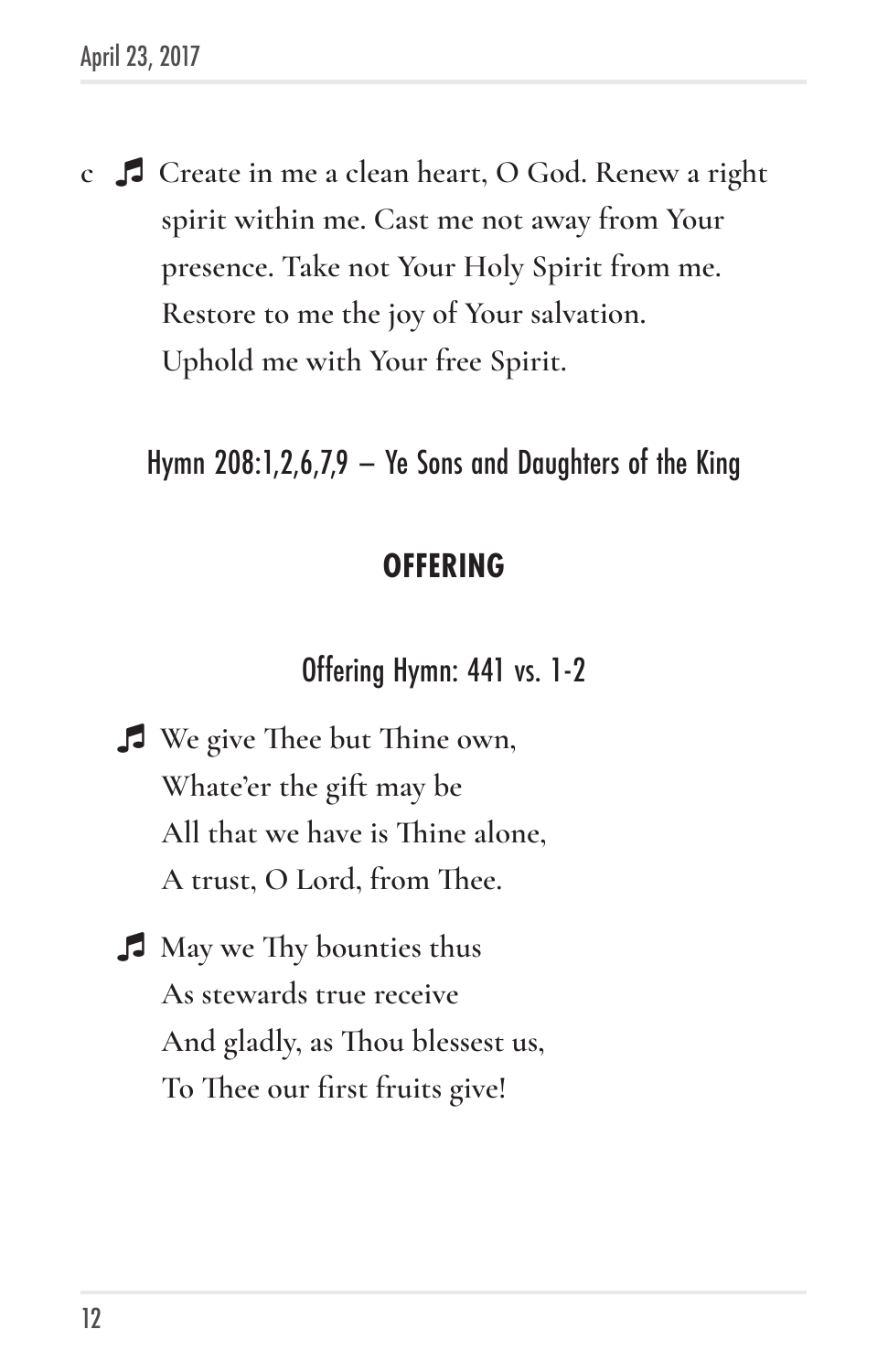### **PRAYERS AND THE LORD'S PRAYER**

**all Our Father, who art in heaven,Hallowed be Thy name, Thy kingdom come, Thy will be done on earth as it is in heaven. Give us this day our daily bread; and forgive us our trespasses, as we forgive those who trespass against us; and lead us not into temptation, but deliver us from evil For Thine is the kingdom and the power and the glory forever and ever. Amen.**

### **THE BENEDICTION**

- p The Lord bless you and keep you.The Lord make His face shine upon you and be gracious to you. The Lord lift up His countenance upon you and give you peace.
- **c A-men A-men A-men.**

### Hymn 730 – Now Let the Heavens be Joyful

Hymns and liturgical settings under copyright are used by permission through Concordia Publishing House License #000014029, OneLicense.net #A-717140, or CCLI #11227828. All Rights reserved. Used by permission. Unless otherwise indicated, Scriptures quoted are from the New King James Version® of the Holy Bible, @1982 by Thomas Nelson, Inc. Used by permission. All rights reserved.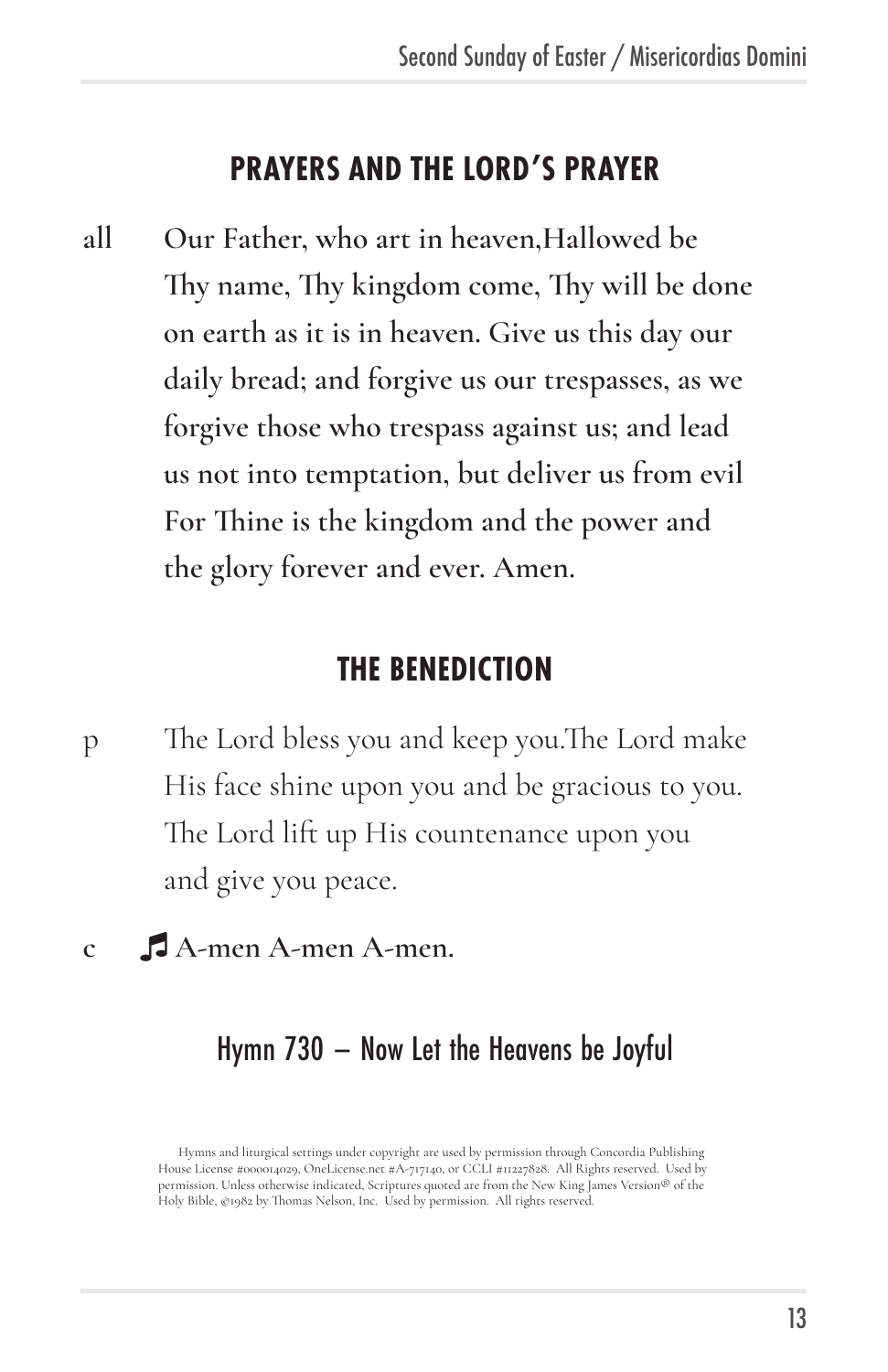# **Calendar:**

#### TODAY 4/24

9 am Worship Service

Sunday School and Bible Class following the service

5 pm Faith Alive Meeting (Float Planning )

MONDAY 4/25 6 pm Basketball in the Gym 7 pm Monday Night Worship Service

TUESDAY 4/26 6:30 pm Faith Alive Bible Class

WEDNESDAY 4/27 4 pm Confirmation Class

THURSDAY 4/28 10:30 am Faith Alive Bible Class

SUNDAY 4/29 9 am Worship Service with communion

Sunday School and Bible Class following the service

### FRUITS OF FAITH MARCH 26TH

| Attendance:   | 83/68  |
|---------------|--------|
| General Fund: | \$4186 |
| Mission Fund: | \$705  |

#### ENVELOPE COMMITTEE

This Week: Team #6: Kent Quade, Jim Kok

Next Week: Team #1: Dennis Jones, Jeff Jones

#### APRIL USHERS:

Sundays, Maunday Thursday, and Early Easter Service: Gary Brown, Russ Brown, Jim Hanneman, Jacob Kearns

April 5th, Good Friday, Late Easter Service, and April 24th: Martin Hansen, Randy Strelow, Dave Schwandt, Evan Schwandt

#### MAY USHERS:

Sundays: Dave Dillie, Paul Eserhut, Kent Quade, Drew Muehlenhaupt

Mondays and the 25th: Greg Jones, Bob Kirst, Matt Dumke, Joe Brown

# **Announcements:**

#### GUESTS AND VISITORS

Thank you for worshipping with us today. Please sign the guest register in the entry as you leave the church today and return to worship with us often.

#### FAITH ALIVE

A faith alive has a meeting scheduled for tonight April 23 to:

1. Finish the bulletin board if it hasn't been finished yet

2. Begin planning on a float for the parade.

We were thinking of making the float match the VBS lessons for the summer. The VBS theme is "All Power in Heaven and Earth." The lessons will be 1) Still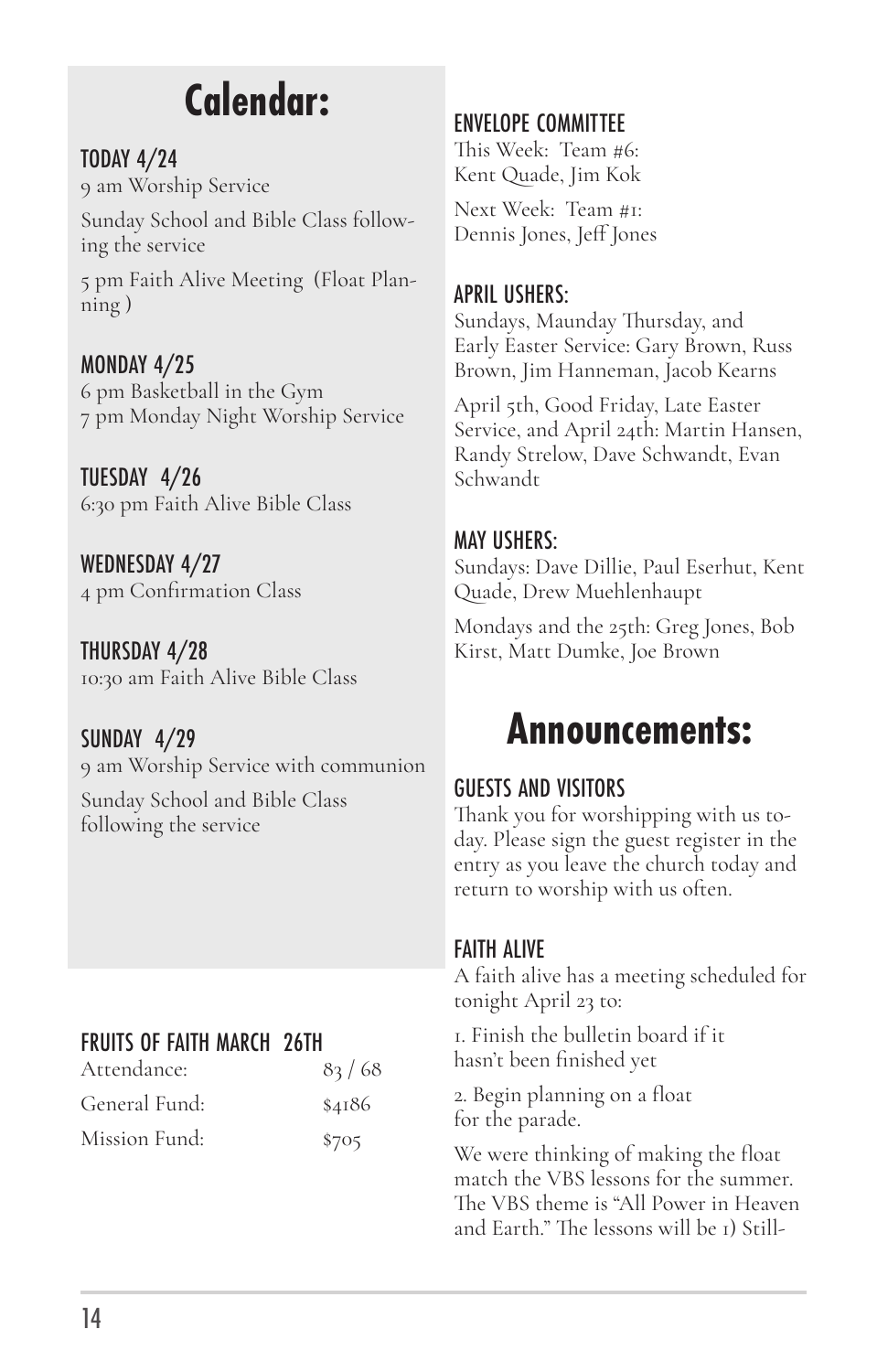ing of the storm/Power to Protect 2) Feeding of the 5,000/Power to Provide 3) Healing of the blind man/Power to Heal 4) Raising of Lazarus/Power over Death 5) Curing of the Demoniac/ Power over Satan. Bring ideas to the meeting.

#### ROSS KOK

Ross Kok has received the call to Faith Lutheran Markesan, as principal and middle grades teacher.

#### HIGHLIGHTS FROM VOTERS MEETINGS

Attendance 12

Martin Hansen's birthday

Delegate conference is June 5th and 6th in Coloma MI. The church is looking for two volunteers ( voting members ) to attend along with the teachers and pastor.

Parker Kohn and Gabe Henke were accepted into membership conditional upon their upcoming confirmation

Interest was expressed in a church camping outing ( Faith Alive will be planning this)

The voters agreed to buy the shed behind the teacherage from the Carstensens. The shed will remain where it is as storage for the next teacher.

#### UPCOMING DATES:

May 21st is confirmation Sunday

May 24th to May 31st pastor will be gone.

May 25th is Ascension, Faith Lutheran will be having a lay service @ 7pm

May 26th Last Day of School

May 28th Stefan Sonnenfeld will be the guest preacher

June 5,6 Delegates Conference

June 13-15 CLC General Pastoral Conference

June 15 – 18 Arise and Shine

July 18 – 24 CLC youth camp at ILC

July 7 – 10 Lower Michigan Youth Camp

July 24 – 28 VBS here at Faith, we are looking for volunteers for teaching, arts and crafts, singing, and recess. A sign up sheet will be put up on the bulletin board soon.

July 25 – 27 Ark Encounter / Creation Museum Visit

No Monday night services on Memorial day, Labor day, or the day after Reformation Sunday

#### SCHOOL CLEANING

Help is needed for weekly school cleanings. The church pays \$10 per hour and it takes one person about 5 to 6 hours per week. If you are interested in helping out even if it is only one week a month, contact Marsha Brown @ (920) 570-1076

#### MONDAY NIGHT SERVICES

This Monday ( on April 24th) we will resume our Monday night services @ 7pm.

# **CALL NEWS**

Immanuel Lutheran, Mankato MN, has called the Rev. Matthew Hanel, pastor of St. Matthew Lutheran, Dallas TX, to serve as pastor.

Mr. Benjamin Hanel has accepted the call to teach Social Studies at Immanuel's school.